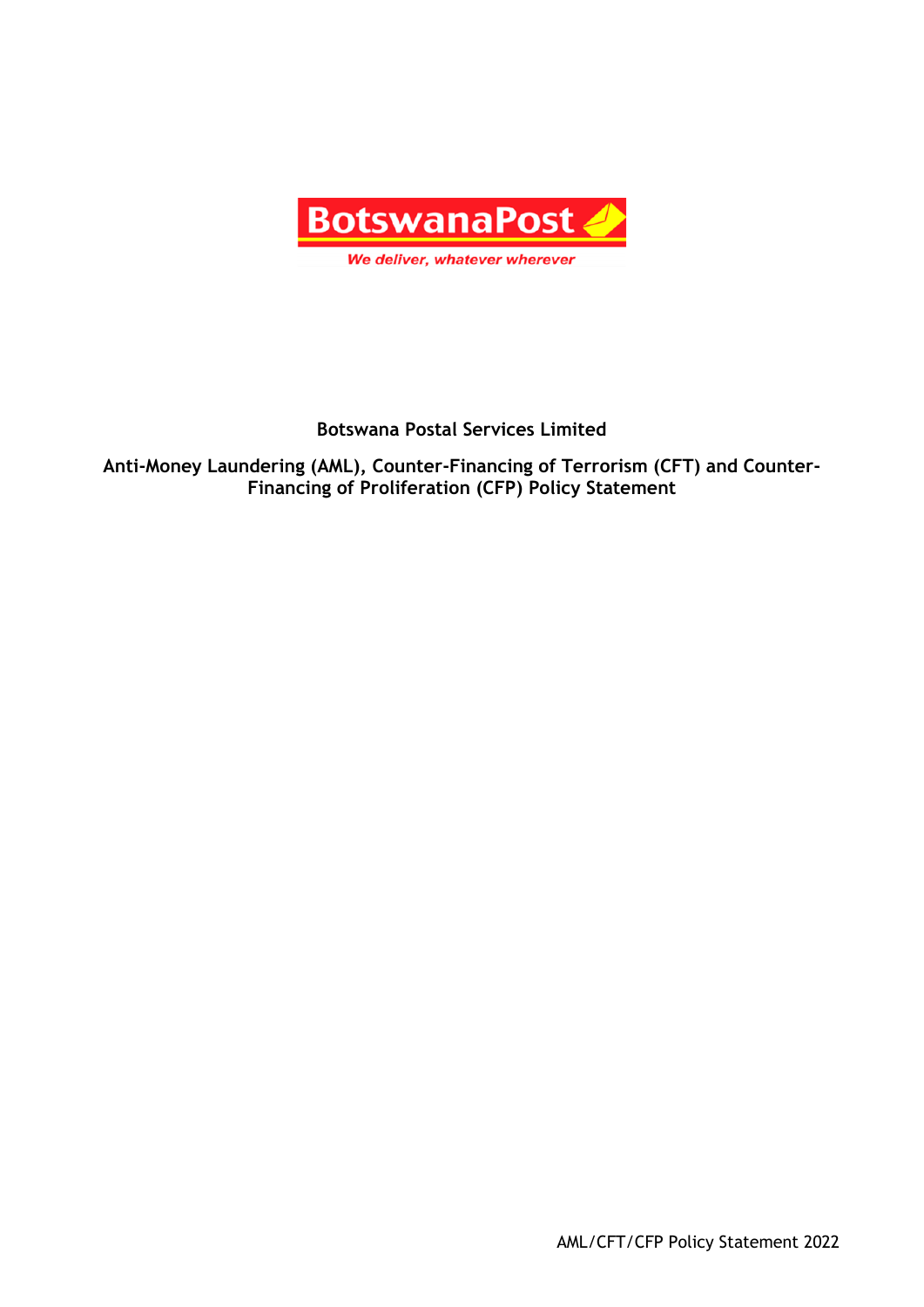

We deliver, whatever whereve

#### **1. Policy Statement**

The main purpose of Botswana Postal Services Limited (the Company) is to create shareholder value or wealth. As a public entity, the Company has a responsibility to maintain integrity and confidence of the public by ensuring it conducts its business in conformity with the law, industry norms, regulations, standards and codes of good practice in line with the tenets of a good corporate citizen.

The Company is therefore strongly committed to prevent the use of its products, services, technologies and delivery channels for the commission or perpetration of financial crimes such as money laundering (ML), terrorist financing (TF) or the financing of proliferation (PF).

To this end, the Company has devised a programme for anti-money laundering (AML), counter-financing of acts of terrorism (CFT) and counter-financing of proliferation (CFP) of arms of war and Nuclear, Biological and Chemical (NBC) weapons in line with the country`s anti-money laundering, counter-financing of terrorism and counter-financing of proliferation legislation as well as international standards aimed at combatting money laundering, terrorism financing and the financing of proliferation.

## **2. Objectives of the AML/CFT/CFP Programme**

The objectives of the programme are as follows;

- 2.1 To prevent the Company`s products, services, systems/channels from being used for money laundering, terrorism financing or the financing of proliferation
- 2.2 To establish a framework for adopting appropriate AML/CFTP procedures and controls in the operations/business processes of the Company
- 2.3 To liaise and assist law enforcement agencies with regards to any investigations
- 2.4 To monitor customer transactions to identify suspicious activity and report such activity to the Financial Intelligence Agency
- 2.5 To maintain and comply with the legislative and regulatory requirements relating to record keeping and record retention periods
- 2.6 To protect the Company`s reputation

#### **3. Scope**

The AML/CFT/CFP Policies and procedures are applicable to all Employees of the Company, its Contractors, Agents, and the Board of Directors. This also includes all branches and majority owned subsidiaries of the group whether in country or in foreign jurisdictions.

## **4. Regulatory and Legislative Framework**

BotswanaPost`s AML/CFT/CFP compliance programme is based on the following key legislation;

- 4.1 Financial Intelligence Act 2021
- 4.2 Financial Intelligence Regulations
- 4.3 Counter Terrorism Act 2014
- 4.4 Proceeds and Instruments of Crime Act 2014 (with amendments thereon)
- 4.5 Corruption and Economic Crimes Act 1994
- 4.6 Trust Property Control Act 2018 (With amendments thereon)
- 4.7 Any other relevant legislation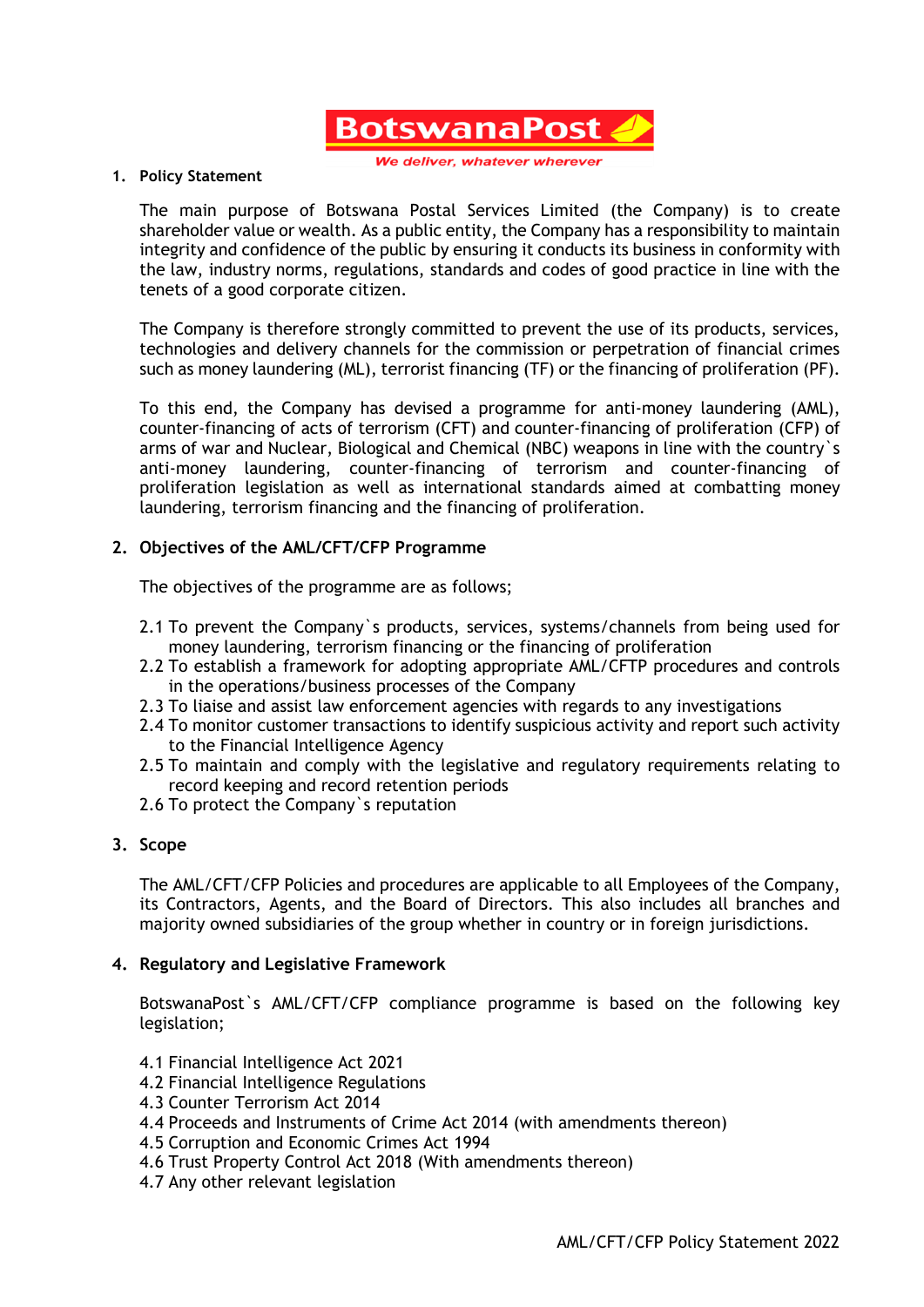In addition, the Company subscribes to international standards such as the Financial Action Task Force 40 recommendations, including observance of Targeted Financial Sanctions (TFS) under the auspices of The United Nations Security Council resolutions and any other sanctions regimes such as The Office of Foreign Assets Control (OFAC), and The European Union amongst others.

## **5. AML/CFT/CFP Programme**

The key components of the AML/CFT/CFP programme encompass the following;

- 5.1 Board approved AML/CFT/CFP Policy and Procedures
- 5.2 Designated Money Laundering Reporting Officer (MLRO)
- 5.3 ML/TF/PF risk assessments
- 5.4 Ongoing employee AML/CFT/CFP Training
- 5.5 Independent testing

#### **6. Key Pillars of the Programme**

The programme is underpinned by the following key elements;

- 6.1 Customer Due Diligence including ongoing due diligence and enhanced due diligence
- 6.2 Sanctions Screening of customers and transactions
- 6.3 Suspicious Transactions and Threshold Transactions Reporting
- 6.4 Monitoring and reporting of Complex, Unusual and High Risk Transactions
- 6.5 Risk Based Approach using policies, procedures, processes, systems and controls to identify, manage and mitigate money laundering and terrorism/proliferation financing risks
- 6.6 Ongoing employee training and customer education
- 6.7 Continuous review and updating of the AML/CFT/CFP Policy and its corresponding AML/CFT/CFP Standards as threats and international standards evolve to prevent and detect ML, TF, or PF risks
- 6.8 Independent testing of the programme

## **7. Confidentiality of Customer Data**

The information about customers and their transactions obtained in the course of fulfilling AML/CFT/CFP obligations is considered confidential. Therefore, employees are encouraged to avoid disclosure to other parties or to the customer of any suspicions identified, investigated or reported.

## **For any further information, kindly contact the MLRO at 3953131**